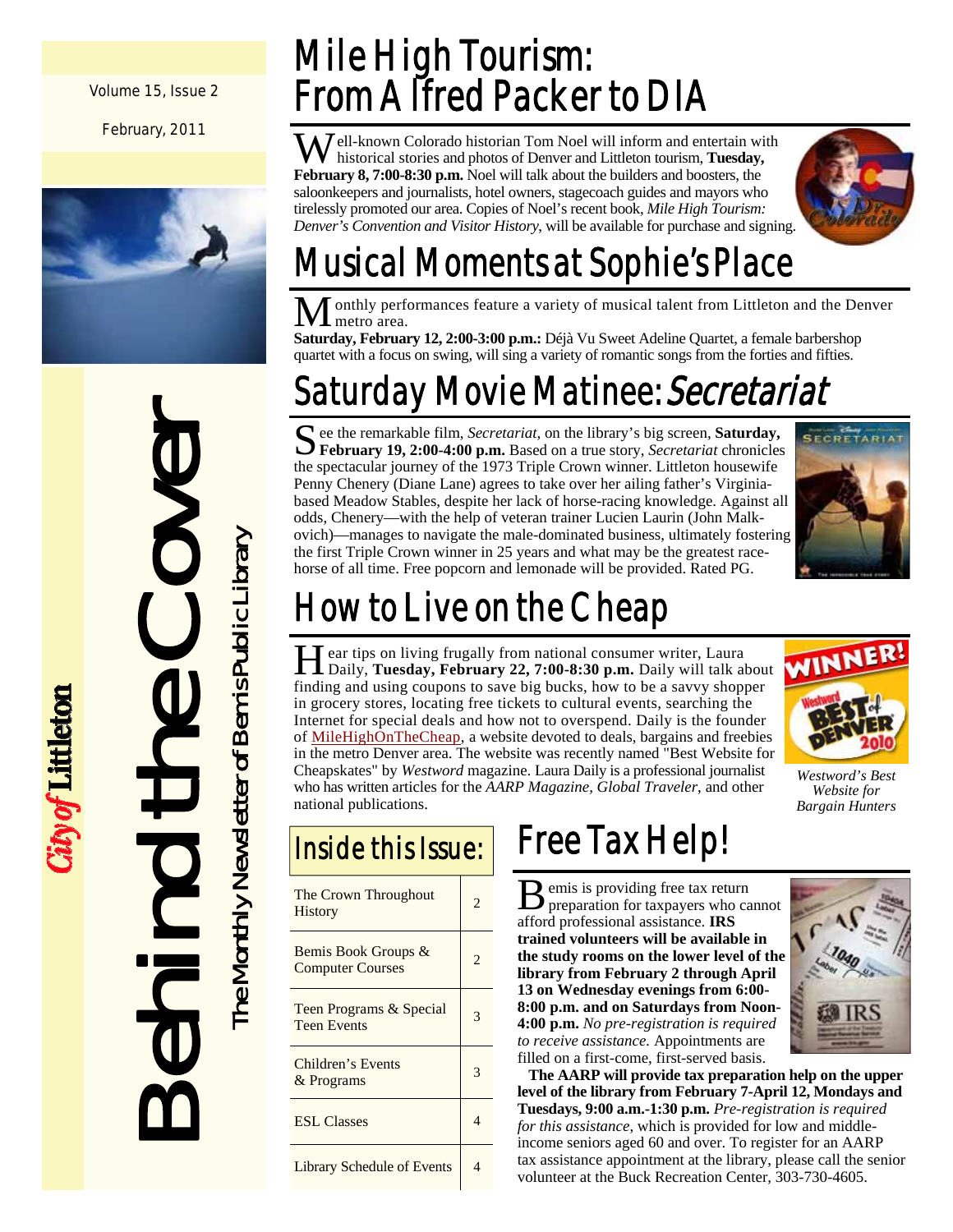## The Crown Throughout History

J oin us on **Monday, February 28, 2:00-3:00 p.m.** for a fascinating presentation on the history of the crown from ancient Greece, through Roman emperors, medieval royalty and up through the reign of England's Queen Elizabeth II. Dr. Beverly Chico, who will be speaking and showing photographs, is one of the world's leading authorities on headwear. Chico will bring an eighteenth century silver crown, a sixteenth century tiara and other examples of classic crowns. *Dr. Chico* 



### Immigrant Resources Center Needs Volunteers

The Littleton Immigrant Resources Center is looking for volunteers.<br>Citizenship applicants have increased and our ESL-based Language Partners program is still gathering students, so demand is high. If you have an interest in working with people from different cultures, helping them study to become U.S. Citizens, or assisting them in learning English, we would love for you to join us! Please Immigrant Resources Center contact Alejandra Harguth at the library at 303-795-3968 or aharguth@littletongov.org for more information.



## Book Groups at Bemis

 $\bar{J}$  e have a variety of Book Groups that meet throughout the month. Choose a group that suits your interests and schedule. Then join us for some stimulating discussions.

#### **Senior Book Club**

**First Monday of each month at 2 p.m.** 

**Feb. 7:** *Freakonomics: A Rogue Economist Explores the Hidden Side of Everything*  by Stephen Leavitt



.<br>Revised and expanded edition

Leavitt is not a typical economist. He studies the stuff and

riddles of everyday life, from cheating and crime to sports and child rearing. His conclusions regularly turn conventional wisdom on its head.

**Mar. 7:** *The Wrong Mother*  by Sophie Hannah

A year after a brief affair, Sally Thorning learns about the murders of her lover's family and realizes that the man's face does not match her

lover - a situation which quickly escalates to a dangerous level for Sally's family.

**Apr. 4:** *The Things They Carried* 

by Tim O'Brien Heroic young men carry the emotional weight of their lives to war in Vietnam in a patchwork account of a modern journey into the heart of darkness. In their relationships



we see their isolation and loneliness, their rage and fear. They miss their families, their girlfriends and buddies; they miss the lives they left back home. Yet they find sympathy and kindness for strangers, and love for each other, because in Vietnam they are the only family they have.

#### **Monday Evening Book Group**

**Third Monday of each month at 7 p.m.** 

**Feb. 28\*:** *A Mercy*  by Toni Morrison Set at the close of the 17th century and told through the perspective of several women, this thoughtprovoking book looks at various forms of slavery in America.

**\****We will meet on the fourth Monday in February due to the President's Day Holiday.* 

#### **Mar. 21:** *Spoon*

by Robert O. Greer In Big Horn County, MT, 1991, when a barefoot half-African American, half-Native American hitchhiker wearing an expensive cow-

**Spoo** 

**AWAIT** 

YUUR

REPLY **ANCOHACT** 

**TOMI** 

**MORRISON** 

a mercu

boy hat gets a ride from a teenager

named TJ Darley, a friendship is born. **Apr. 18:** *Await Your Reply* 

by Dan Chaon The lives of three strangers interconnect in unforeseen ways. While Miles pursues elusive letters and clues in a perpetual search for his missing twin, Ryan strug-

gles with the discovery that he is adopted, and Lucy finds her daring escape from her hometown posing unexpectedly dangerous consequences.



B emis has 22 Internet access computers on the lower level of the library, plus another seven located in the Children's Room for



use by our patrons in 5th grade and younger. Also, **wireless Internet access is now available throughout the building for patrons with wireless-enabled laptops.**

 Currently, our computers use Microsoft XP operating systems and Microsoft Office 2003 software that includes Word, Excel, Access, PowerPoint and Publisher. All of our PCs are linked to printers. Printing costs are \$0.10 a page for black only or \$0.50 a page for color. Our computer lab has 12 PCs and may be scheduled for group use. We are happy to assist patrons individually at any time if you need help using the computers or the Internet.

 We also offer *free* computer and Internet classes on a regular basis. To learn about or register for an upcoming class and/or group use of our computer lab, call the library at 303-795-3961 or stop by the Information Desk.

**All classes and open computer lab are held from 9-10:30 a.m.** *except where noted.* Currently space is available in these classes:

- **Beginning Excel MS Office 2003** Tues., Feb. 15
- **Intermediate Excel MS Office 2003** Wed., Feb. 16
- **Beginning Internet** Wed., Feb. 2
- **Beginning Publisher MS Office 2003** Tues., Feb. 22
- **Beginning Windows XP** Tues., Feb. 1
- **Beginning Word MS Office 2003** Tues., Feb. 8
- **Intermediate Word MS Office 2003** Wed., Feb. 9
- **Computer Comfort** Sat., Feb. 5
- **Introduction to Digital Photography** Fri., Feb. 11
- **iPad and Kindle** Wed., Feb. 23
- **Shopping on the Internet** Fri., Feb. 25
- **Windows XP File Management** Sat., Feb. 19
- **Open Computer Lab** *Every* **Thursday** No registration required. Receive oneon-one time with a computer class instructor.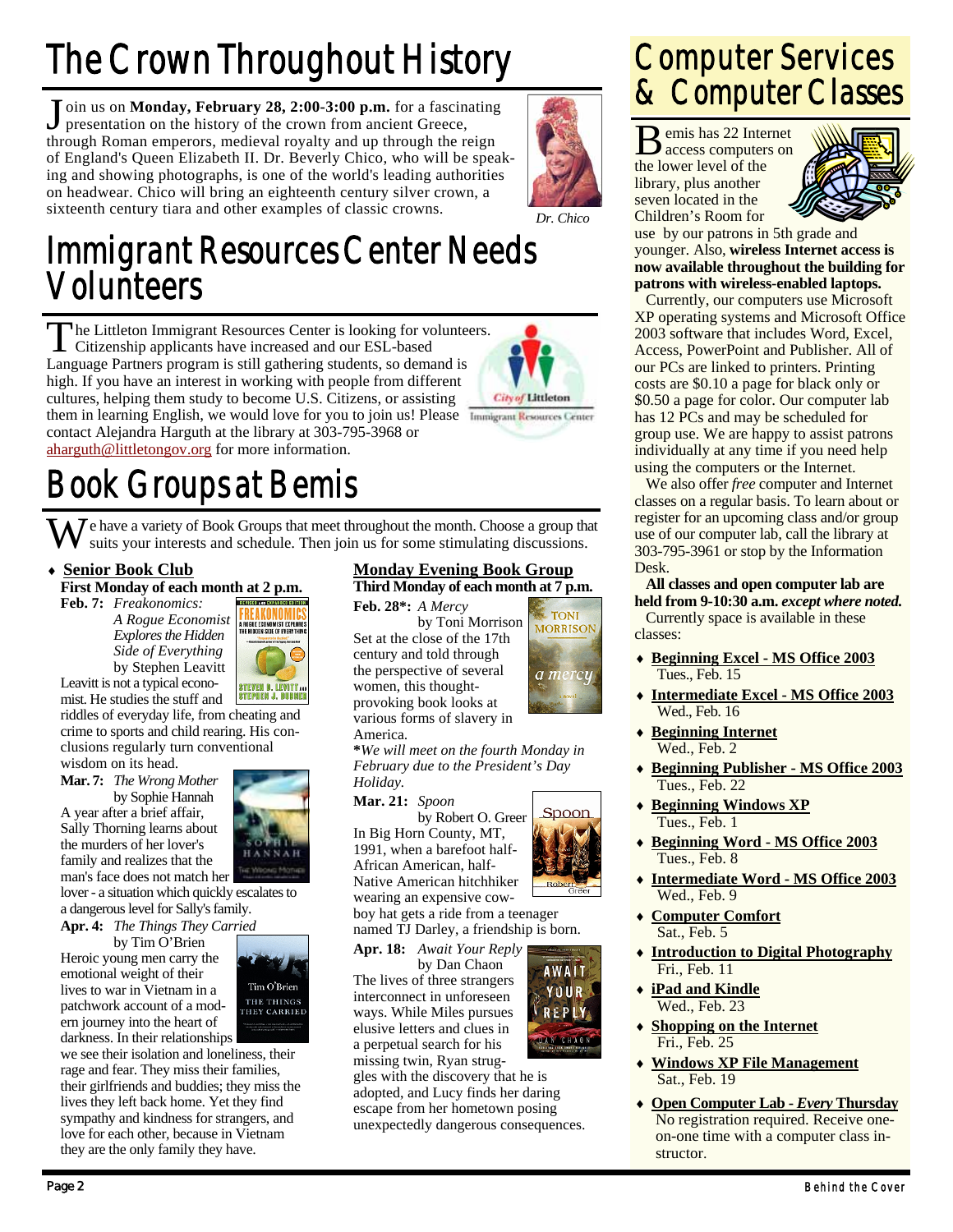

For more information, call teen librarian<br>Mark Decker at the library, 303-795-3961, or check the Bemis teen blog site online at http://bemisteen.blogspot.com.

Join other teens for the following activities:

#### **Anime Club First Sat. of the month @ noon Feb. 5:** *Sengoku Basara: Samurai Kings* Mar. 5: Title will be selected at Feb. mtg. **Apr. 2:** Title will be selected at Mar. mtg.

- **Wii Third Thursdays @ 3:30 p.m.**  Play a different video game each month! **Feb. 17:** *Carnival Games*  **Mar. 17:** *Wii Sports*  **Apr. 21:** *Super Smash Bros Brawl*
- **Teen Advisory Group (TAG) Fourth Friday of the month @ 3:30 p.m. Feb. 25:** Summer Reading Planning **Mar. 25:** Programming Ideas **Apr. 22:** Open Agenda

### Special Teen Events

#### **Red Cross Babysitting Class Saturday, February 19, 9 a.m.-4 p.m.**

Become a certified babysitter by attending an American Red Cross Babysitter's Training Course at Bemis. The class is limited to 12 participants ages 11-15. The course fee is \$60. To register, call the American Red Cross directly at 303-722-7474.

#### **"You Are Here" Teen Photography Contest**

**Submit your best original photo** that expresses the theme "You Are Here" **by Monday, March 14.** Include the name of your photograph with your submission. The winning photos from two age groups, middle school/junior high and high school, will win a \$25 Amazon gift certificate and have their photo published on a library bookmark to be given out for the teen summer reading program. For more information, or to submit your photo, contact Mark, the teen librarian, at 303- 795-3961 or mdecker@littletongov.org

### Upcoming Teen Events

#### **Teen Tech Week: Mix and Mash @ Your Library: March 6-12**

The library has much more to offer than just books! Teen Tech Week offers teens the chance to learn about other library services. Check the Bemis Teen Blog at

http://bemisteen.blogspot.com/ for details about activities available during Teen Tech Week—win prizes by participating!

**Teen Movie:** *Harry Potter & the Deathly Hallows, Part 1—***March 24, 1-4:00 p.m.**  Shown on our big screen. Free popcorn and beverages will be provided. Rated PG-13.

# Children's Programs

## Simple as a Giggle

W iggle and giggle with entertainer Beth Epley on **Saturday, February 5, 2:00 p.m.** Join in the fun as we hear silly songs and funny stories about the importance of laughter. Meet zany characters like Chuck Chuckle and Charley Horse as we take being silly very seriously. Make the most of every moment. It is as simple as a giggle. For families with children ages 3 and up.



#### Katherine Dines Presents Hunk-ta-Bunk-ta Music



In the spirit of Dr. Seuss, join us on **Sunday, February 27, 2:00 p.m.**<br> **I** for music, laughter, and fun as nationally-renowned entertainer Katherine Dines presents original songs to entertain and delight you. For families with children 3 and older.



## Weekly Story Times & Ongoing Activities



- **Story Box: Ages infant-36 months Tuesdays at 9:30 a.m. or 10:30 a.m. Wednesdays and Fridays at 9:30 a.m.**  A thirty-minute session for children and a caring adult to introduce the joy of reading. *Space is limited; free tickets are available one week in advance.*
- **Preschool Story Time: Ages 3-kindergarten Thursdays at 10:30 a.m. or 1:30 p.m. Also on Fridays at 10:30 a.m.**  A thirty-minute independent session with stories, songs, and activities with a puppet show the first week of the month.



**Paws to Read: For grades 1-5 Third Saturdays, 10:00 a.m.-noon.** 

**Saturday, Feb. 19** Readers in grades 1-5 can read with a furry friend. Please call 303-795-3961 to register for a 20-minute spot. Presented by the American Humane Association.

#### **Register for Email Notification:**

Receive our monthly newsletter via email and choose to be notified of special programs. Here's how: visit http://bemis.sirsi.net/. Under *Library Info* click on *More information* and then click on *Subscribe Bemis News Email*. Or, fill out a paper form at any Information Desk the next time you visit the library.

 **Bemis Library Dial-a-Story:** Your child can listen to a story anytime by calling 303-795-3960. Enjoy a new story or an old favorite.

### Upcoming Spring Break Activities

- **Spring Break Movie Time:** *Open Season 3* **Monday, March 21, 2:00 p.m.** For families with children ages 3 and up. Please call for reservations beginning March 11. Rated PG.
- **Birds of Prey by HawkQuest Wednesday, March 23, 2:00 p.m.**  Don't miss this special program just for kids in grades 1-5. Reservations are required; please call 303-795-3961 beginning March 7.